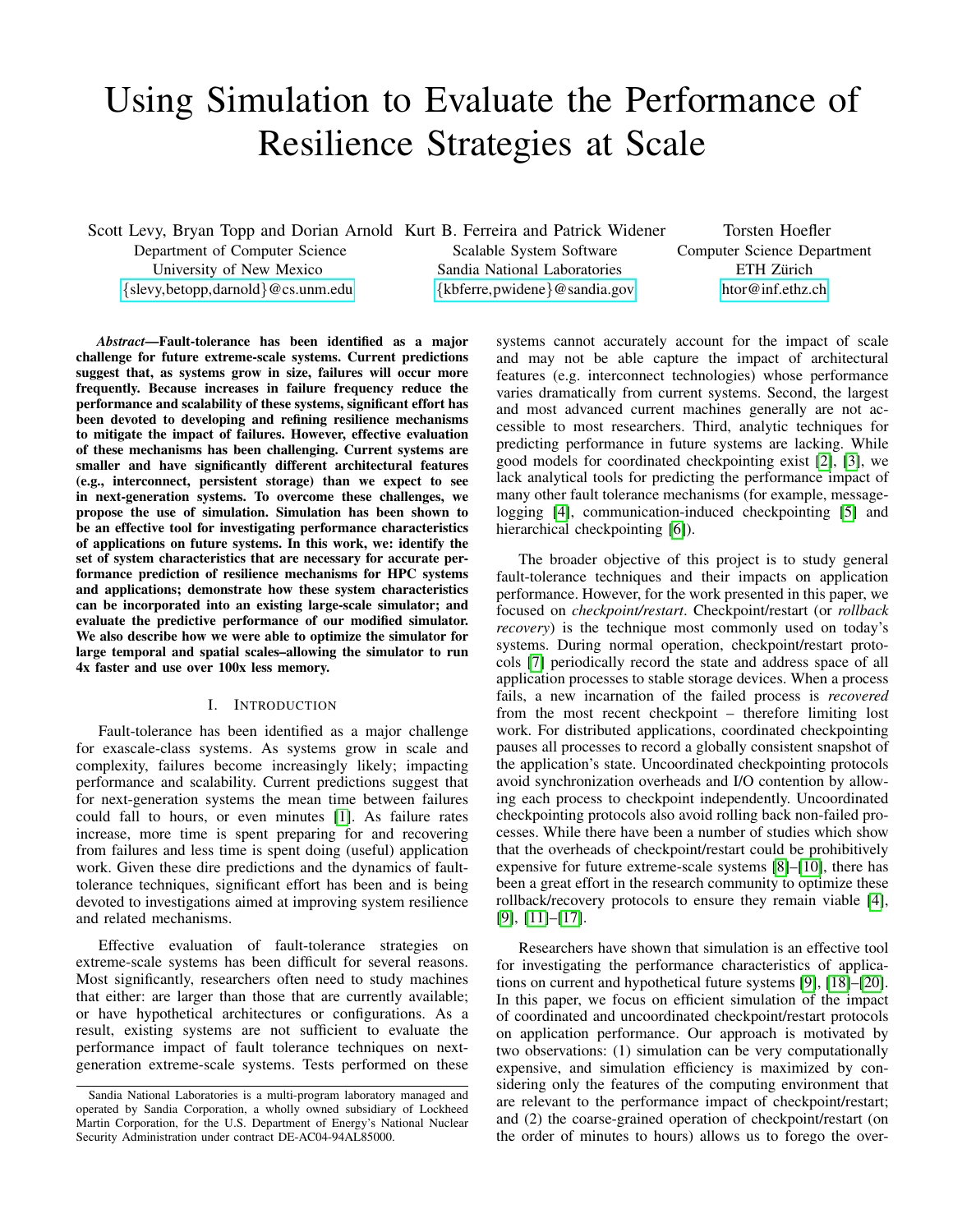heads and complexities of cycle-accurate simulation. Based on these observations, we hypothesize that like operating system noise [\[21\]](#page-9-8), [\[22\]](#page-9-9), resilience mechanisms (e.g., writing checkpoints, restarting after a failure or redoing lost work) can be modeled as CPU detours. A CPU detour is a number of CPU cycles that are used for something other than the application.

In this work, we provide a principled approach to simulating checkpoint/restart based fault-tolerance for large-scale HPC systems in a failure-prone environment. Based on this approach, we also present an efficient and accurate framework for simulating the performance impact of coordinated and uncoordinated checkpoint/restart protocols for existing and hypothetical extreme-scale systems and applications. Specific contributions of the work include:

- A survey of system, application, and resilience characteristics required for accurate and efficient simulation of extreme-scale workloads in a failure-prone environment;
- A prototype checkpoint/restart simulation framework, based on functional and performance-oriented extensions to LogGOPSim [\[20\]](#page-9-7) which decrease memory consumption by over 100x and runtime by 4x;
- A validation of our hypothesis that resilience overheads can be modeled as CPU detours; and
- An evaluation of the predictive performance of our simulation approach showing an error of less than 3% against an analytic model for checkpointing in a failure-free environment.

The organization of this paper is as follows: in the next section, we discuss the relevant system, application, failure and resilience characteristics that must be considered by our framework. Additionally, this section offers more background on checkpoint/restart protocols and shows how they factor into our considerations. Section [III](#page-2-0) provides an overview of LogGOPSim, the simulator that serves as the basis of our prototype. In Section [IV,](#page-3-0) we describe the functional and performance-oriented extensions we made to LogGOPSim to improve its ability to simulate coordinated and uncoordinated checkpoint protocols at our desired time and space scales. In Section [V,](#page-4-0) we evaluate the impact of our performance optimizations and validate the accuracy of the extended simulator for checkpoint/restart. We then discuss related works in Section [VI,](#page-7-0) and finally, we summarize the impact our current contributions and plans for future work in Section [VII.](#page-8-6)

#### <span id="page-1-0"></span>II. CONSIDERATIONS FOR RESILIENCE AT SCALE

Toward the goal of efficient, large-scale simulations that allow us to evaluate resilience techniques, we must identify the relevant hardware and software characteristics that impact simulation performance. We now describe our principled approach to identifying these characteristics: in turn, we consider system features, application behavior, fault-tolerance mechanisms and then the impact of failures.

#### *A. Hardware Characteristics*

Our objective is to develop a simulation framework that will enable us to evaluate resilience techniques on current and future systems. The simulator must be able to accurately and efficiently model the impact of faults and fault tolerance on application performance given the: (a) temporal scale, (b) spatial scale and (c) architectural features of next-generation extremescale systems.

*1) Temporal Scale:* Faults and fault tolerance mechanisms typically operate at large time-scales (for example, minutes, hours or even weeks). As we stated in the introduction, projected mean-time-to-interrupt (MTTI) on the first exascale machines are on the order of hours. Additionally, many of the target applications are long running, and the behaviors of the applications as well as the systems are expected to be dynamic. As a result, simulating resilience requires a simulator that can model relatively long periods of application execution.

*2) Spatial Scale:* The largest current HPC systems are comprised of tens of thousands of nodes. If current predictions hold, the first exascale system may be nearly an order of magnitude larger. Our simulator must be capable of modeling the behavior of systems that are much larger than any that are currently available.

*3) Architectural Features:* The first exascale system is not projected to appear until sometime after 2020 [\[23\]](#page-9-10). In the intervening span of years, we expect to see advances in interconnect and persistent storage technologies. Our simulator should also allow us to evaluate the impact of these advances on resilience mechanisms.

## *B. Application Characteristics*

Our simulator must be capable of accounting for the performance aspects of the applications behavior. Prior research and experience has shown that it may be sufficient to do this at the course granularity of the target application's computation, specifically: its *communication graph*, a description of how processes communicate with each other; its *computation time*, the time between communication events; and its *dependencies*, a partial ordering of all communication and computation events. In the next section, we show how these characteristics interplay with resilience mechanisms.

#### *C. Impact of Checkpoint/Restart Mechanisms*

In checkpoint/restart protocols [\[24\]](#page-9-11), the application or system saves snapshots of application state, *checkpoints*, to persistent storage. In coordinated checkpointing, all processes checkpoint at the same time (in order to mark a consistent global state), and in the event of a process failure, all processes must revert to their most recent checkpoint. While coordinated checkpoint/restart is the predominant approach, it suffers several limitations including increased overhead with system size and global process perturbations during checkpoint and recovery phases. Uncoordinated checkpoint/restart protocols, in which processes can checkpoint and recover independently, address these limitations – though they introduce new ones. In addition to these coarse protocols, many optimizations have been proposed including: diskless [\[25\]](#page-9-12)–[\[27\]](#page-9-13), hierarchical [\[6\]](#page-8-5), [\[28\]](#page-9-14) communication-induced [\[29\]](#page-9-15) and incremental checkpointing [\[14\]](#page-9-16), [\[30\]](#page-9-17). Despite the proliferation of resilience mechanisms, we lack effective methods for evaluating the true costs of each of these approaches on exascale systems [\[31\]](#page-9-18).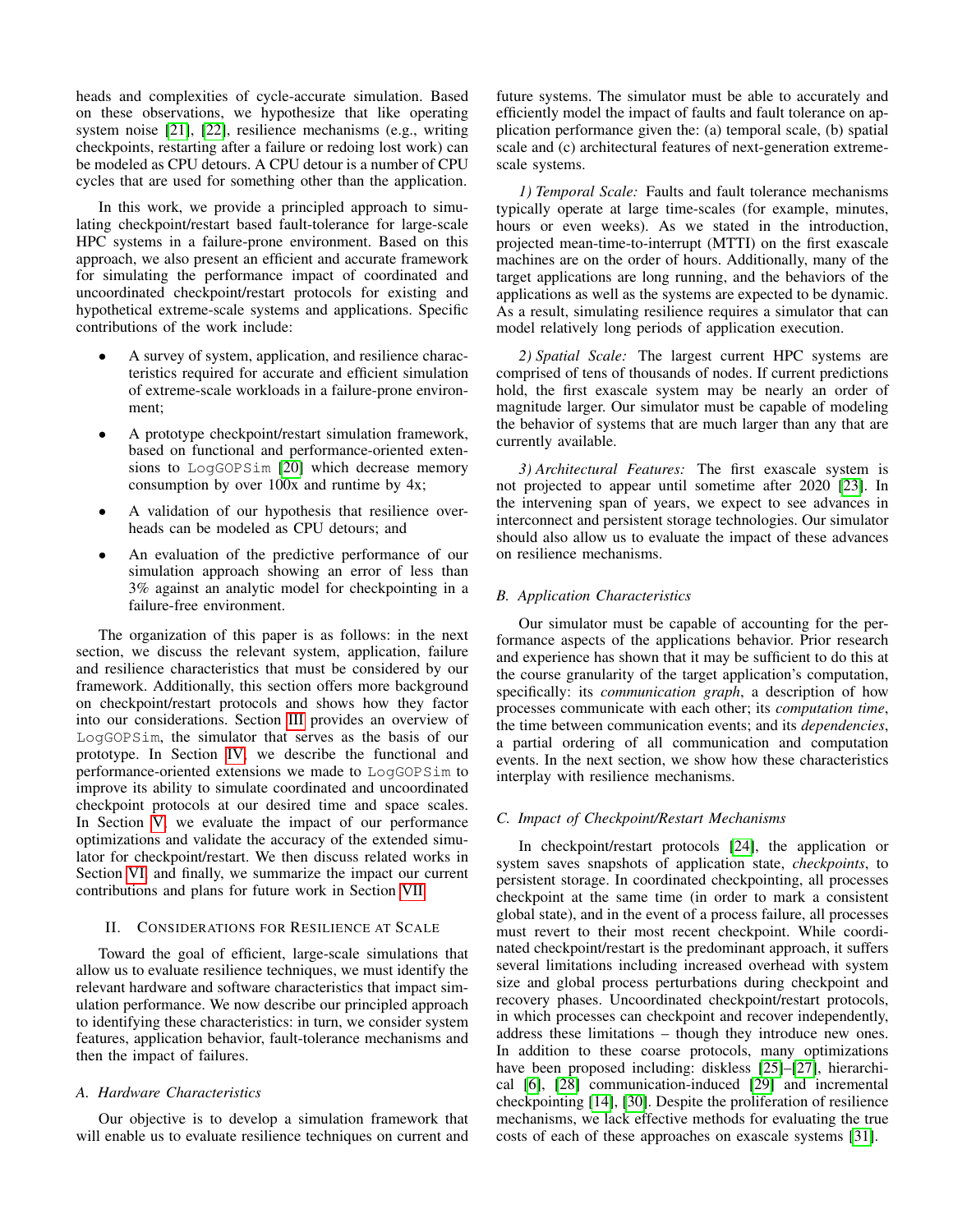Given the large temporal and spatial scales of the simulated systems that we wish to consider, effective simulation demands that we eliminate unnecessary detail. Existing work on modeling and simulation of coordinated checkpointing provides us with a guidepost on the required components and level of details [\[2\]](#page-8-1), [\[3\]](#page-8-2), [\[32\]](#page-9-19).

In a failure-free environment, we can accurately model the impact of coordinated checkpointing by considering: the *checkpoint time*, amount of time that checkpointing activities prevent the application from executing, the *checkpoint interval*, time between consecutive checkpoints, and *work time*, the amount of time that the application would execute in the absence of checkpointing activities. Checkpoint time may need further refinement potentially including a process *coordination* phase, the *checkpoint calculation* phase during which time the checkpoint data is computed, the *checkpoint commit* time to write the checkpoint to stable storage and the *resumption* phase to continue normal application execution.

For approaches like uncoordinated checkpointing that lack explicit coordination, we also need to consider the application characteristics like communication patterns described previously. Consider a simple uncoordinated checkpointing strategy where each process generates checkpoints strictly according to local policies. Communication dependencies may cause checkpointing activities in one process may perturb the behavior and performance of other processes. For example, if the recipient of a message is currently busy generating a checkpoint then reception of the message may be delayed until the checkpoint is complete. Further, all actions that are dependent on the reception of the message will also be delayed. Additionally, many asynchronous resilience techniques use message logging [\[24\]](#page-9-11) to mitigate recovery costs. Accounting for this activity also requires that we incorporate information about communication patterns into our simulation.

#### *D. Impact of Failures*

Meaningful evaluation of resilience mechanisms necessarily includes the introduction of failures. Initially, we consider only fail-stop failures. To accurately simulate the impact of the occurrence of failures on application performance, at a minimum, we need to consider: (a) failure characterization; (b) restart time; and (c) recovery description.

*1) Failure Characterization:* To evaluate the impact of faults in the context of a resilience mechanism, we require a description of how failures occur in the simulated system. Although this could be expressed in many ways, the most common and succinct description of failure occurrences is in the form a probability distribution.

*2) Restart Time:* When a failure occurs, some time elapses before any computation can be undertaken on the failed node. To account for this fact, we need to know the time between the occurrence of a failure and the moment when the failed node can resume computation. This includes time to restart failed nodes and processes and to read checkpoints from persistent storage, but does not include any time for recovery. For example, in the case of coordinated checkpointing, the end of the restart interval coincides with the beginning of rework (i.e., redoing work lost due to the failure).

*3) Recovery Model:* When the failed node has restarted and is able to resume computation, there is typically some amount of work that needs to be redone before the system can again make meaningful forward progress. For example, in coordinated checkpointing, all of the computation between the last valid checkpoint and the occurrence of the failure needs to be redone. Typically, each resilience mechanisms presents a different method for recovering from a failure. Therefore, to accurately account for the cost of recovering from a failure, we need a model for each resilience mechanism that allows us to determine the amount of time that will elapse before the application resumes forward progress.

#### III. LOGGOPSIM

<span id="page-2-0"></span>In this section, we describe LogGOPSim [\[20\]](#page-9-7), [\[33\]](#page-9-20), the simulator we extend to meet the requirements prescribed by the considerations in Section [II.](#page-1-0) We choose LogGOPSim because it is shown to be accurate, freely available and fast enough to support large-scale simulations while already capturing many of the application and hardware characteristics we require (as we discuss). As described in Section [IV,](#page-3-0) functionally, we simply needed to extend it to account for checkpoint/restart and failure recovery.

#### *A. Simulating Application Characteristics*

LogGOPSim is an application simulator based on the popular LogP model [\[34\]](#page-9-21). LogP and its variants have a long history of accurately predicting the performance of large-scale parallel applications and algorithms. The simulation framework consists of three major components: a trace collector (liballprof), a schedule generator (SchedGen), and an optimized discrete-event simulator (LogGOPSim).

The trace collector records the actual MPI communication of the target application. The schedule generator uses the MPI traces to generate a schedule that captures the required characteristics of control- and dataflow of the application while preserving the happens-before relationship of events within the application. The discrete-event simulator reads the generated schedule, performs a full LogGOPS simulation and reports the completion time of each process.

This validated simulation framework was developed to simulate applications at scale, and has the ability to extrapolate from traces collected on smaller scale systems. This allows for the simulation of platforms larger than those currently in existence while keeping the same communication characteristics (equivalent to weak-scaling of the application). Although the extrapolated trace may not precisely represent the communication pattern on the larger system, the impact of this inaccuracy has been shown to be small [\[20\]](#page-9-7) if extrapolation factors are bounded. This framework has been used to evaluate the performance of collective communications [\[35\]](#page-9-22) and the impact of OS noise [\[22\]](#page-9-9) on large-scale applications. A detailed study of the simulation framework and its functionality is presented in [\[20\]](#page-9-7).

#### *B. Simulating Hardware Characteristics*

Because LogGOPSim was initially developed to model application performance in large-scale systems [\[22\]](#page-9-9), it allows us to model systems with the characteristics described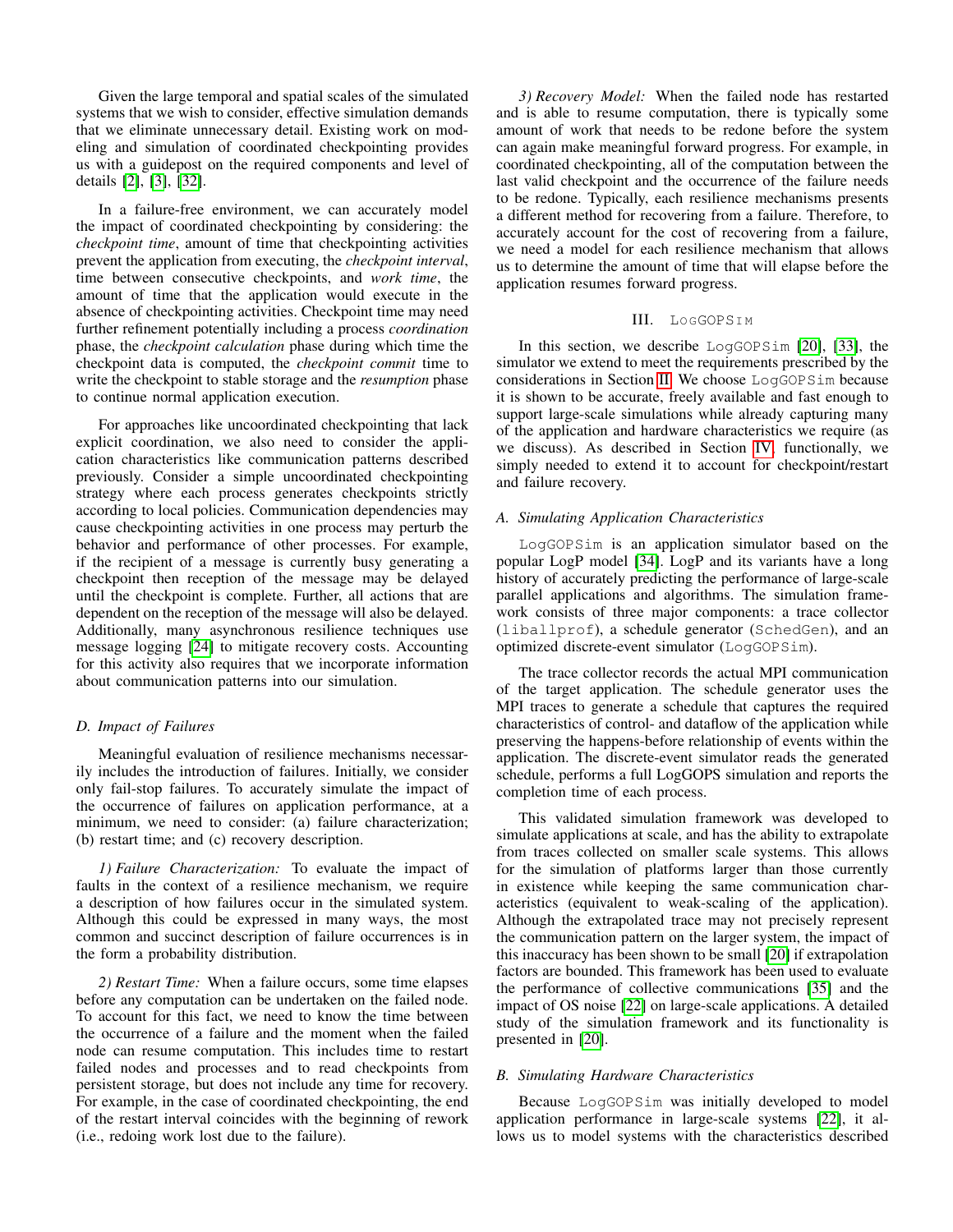| Required to Model                                                                                                         | Parameter Name                                                                                                          | Parameter Description                                                                                                                                                                                                                             |
|---------------------------------------------------------------------------------------------------------------------------|-------------------------------------------------------------------------------------------------------------------------|---------------------------------------------------------------------------------------------------------------------------------------------------------------------------------------------------------------------------------------------------|
| All<br>Checkpointing                                                                                                      | <b>COORDINATION TIME</b><br>CHECKPOINT COMPUTATION<br>CHECKPOINT COMMIT TIME<br>CHECKPOINT INTERVAL<br><b>WORK TIME</b> | time for processes to coordinate the taking of a checkpoint<br>time to compute a checkpoint<br>time to write a checkpoint to stable storage<br>time between consecutive checkpoints<br>time-to-solution without failures or resilience mechanisms |
| Uncoordinated<br><b>Checkpointing</b>                                                                                     | <b>COMMUNICATION GRAPH</b><br><b>COMPUTATION EVENTS</b><br><b>DEPENDENCIES</b>                                          | details of inter-process communication<br>failure-free computation pattern of the application<br>partial ordering of communication and computation events                                                                                         |
| Failure<br><b>Occurrences</b>                                                                                             | <b>FAILURE CHARACTERIZATION</b><br><b>RESTART TIME</b><br><b>RECOVERY MODEL</b>                                         | rate and distribution of failures<br>time to read a checkpoint from stable storage after a failure<br>a model of the time required before forward progress can resume                                                                             |
| SUMMARY OF THE PARAMETERS NEEDED FOR ACCURATE SIMULATION OF HPC APPLICATIONS IN A FAILURE-PRONE SYSTEM.<br><b>TABLE I</b> |                                                                                                                         |                                                                                                                                                                                                                                                   |

in the preceding section. First, it provides the simulation scale necessary for evaluating checkpointing techniques. For a single collective operation, LogGOPSim can simulate up to 10,000,000 processes. For more general workloads, it is capable of simulating more than 64,000 processes.

Second, with some minor modifications, LogGOPSim is also capable of simulating the necessary temporal scale. The initial implementation of LogGOPSim was intended for comparatively short simulations. As a result, the temporal scope of the simulations that can be executed by the unmodified simulator is significantly limited by the size of the simulating system's memory. To achieve the temporal scale that we needed with reasonable quantities of system memory, we made some simple modifications to LogGOPSim. These modifications are discussed more fully in a subsequent section.

Third, LogGOPSim also allows us to model the impact of emerging interconnect technologies. Working within the LogGOPS model, we can simulate the impact of many changes in network behavior on resilience techniques by modifying the model's parameters. In addition, as we discuss more fully below, our model of resilience mechanisms allows us to evaluate how improvements to persistent storage systems (e.g., the widespread availability of local SSDs) will affect the performance of resilience mechanisms.

## <span id="page-3-0"></span>IV. EXTENDING LOGGOPSIM FOR LARGE SCALE RESILIENCE RESEARCH

#### *A. Simulating Failures and Resilience*

The key insight that allows us to use LogGOPSim is that resilience mechanisms (e.g., writing checkpoints, restarting after a failure, redoing lost work) can be modeled as CPU *detours*. A CPU detour is a number of CPU cycles that are used for something other than the application, similar to OS noise [\[21\]](#page-9-8), [\[22\]](#page-9-9). One key difference between OS noise and these resilience detours is that resilience "noise" events may need to be replayed synchronously with the application communication/computation pattern rather than asynchronously as is typical of OS noise.

We model resilience in LogGOPSim using a new library, libsolipsis, that generates CPU detours based on a specified resilience mechanism and the application's communication pattern. Similar to liballprof, the library links to the application using the MPI profiling interface, intercepting all MPI calls. The output of this library is a per-process detour file that can be provided as input to LogGOPSim. The detour file contains the timestamp and the duration of each of the resilience mechanism detours. The duration of detours,  $T_{detour}$ , that represent checkpoints are computed using the following expression.

$$
T_{detour} = T_{coord} + T_{ckpt} + T_{commit}
$$

where

 $T_{coord}$  = time to coordinate the taking of a checkpoint  $T_{ckpt}$  = time to compute a checkpoint

 $T_{commit}$  = time to commit the checkpoint to stable storage

We also generate detours to represent the impact of node failure and optimistic message logging. In the case of failure, the duration of the detour includes both the restart and rework time on the failed node; libsolipsis computes the rework time by calculating the amount of simulated time that has elapsed since the previous checkpoint. For optimistic message logging, libsolipsis calculates the time required to write the message to the log given a bandwidth to stable storage.

For the purposes of this work, we focus on the libraries' ability to emulate performance of two popular resilience mechanisms: coordinated checkpointing and asynchronous checkpointing with message logging [\[7\]](#page-9-0).

We focus on these on these two methods because coordinated checkpoint/restart is currently the most popular approach and asynchronous checkpointing has been proposed as a lowoverhead checkpoint option for future extreme-scale systems.

For asynchronous checkpointing with message logging, our library generates detour files that contain the timestamp and the duration of the local checkpoints. Because no coordination is required,  $T_{coord} = 0$ . Also, for simplicity, we currently assume that  $T_{cknt} = 0$ . For pessimistic message logging [\[7\]](#page-9-0), we modify the CPU overhead parameter ( $o$  in the LogGOPS model) for send operations  $(o_s)$  to account for the log write to stable storage. The LogGOPSim simulator uses a single detour file to simulate the local checkpoints in the system; to model the asynchronous nature of these checkpoints, each node starts at a different location in the file.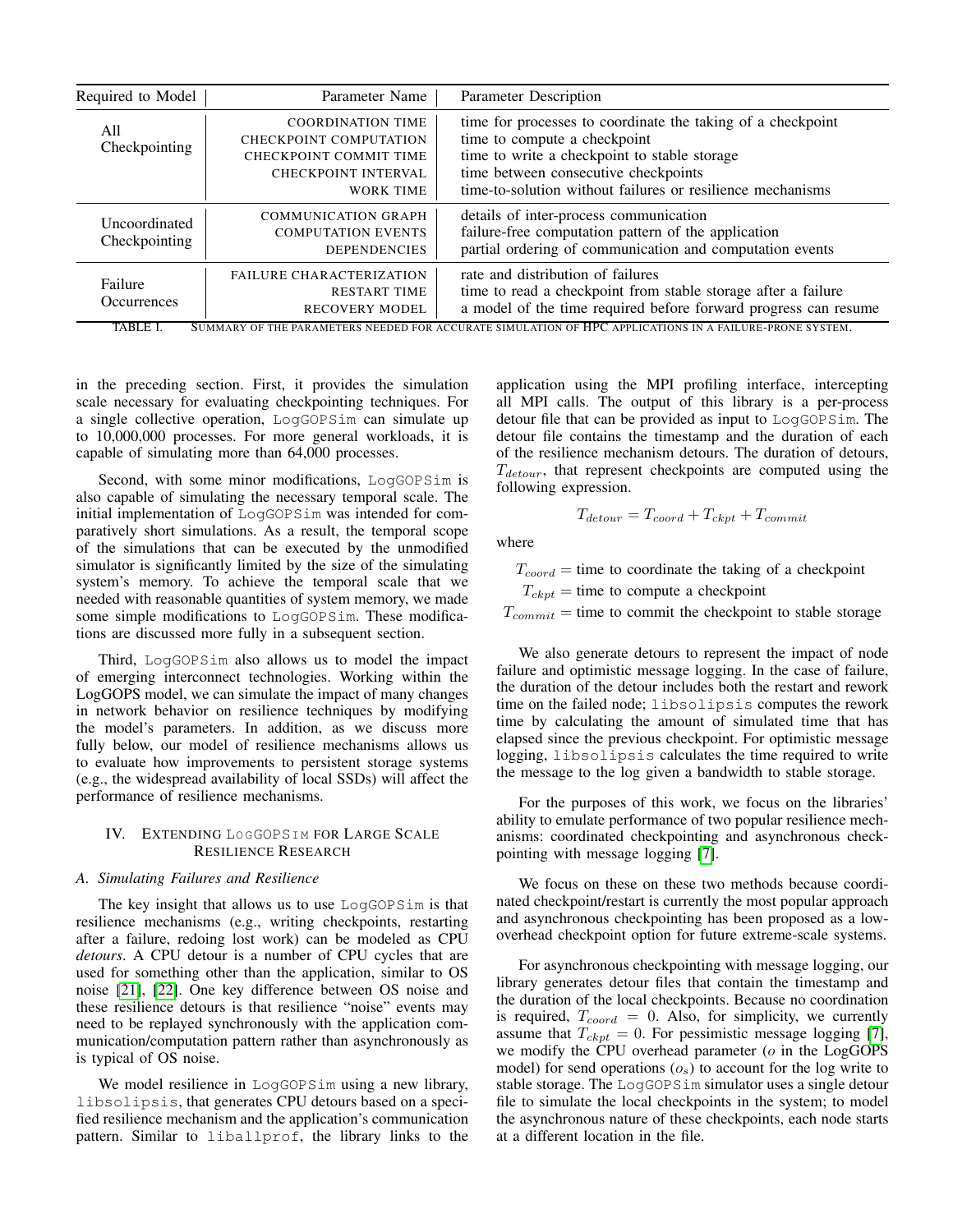For coordinated checkpoint/restart, the library generates a detour file that contains the timestamp and the duration of each checkpoint taken by the application. For this work, we have assumed bulk-synchronous parallel (BSP) applications. Because applications of this type are largely self-synchronizing, we set  $T_{coord} = 0$ . And again, for simplicity, we are currently assuming that  $T_{ckpt} = 0$ . When the simulation is run, we use the "--noise-cosched" option of the LogGOPSim simulator. This option ensures that the detour file is co-scheduled on all processors, thereby simulating coordinated checkpoint/restart. We also force each process to start at the beginning of the detour file to ensure proper timing of checkpoints.

To simulate failure, the library generates failure times for each node from a random distribution based on a pernode mean time between failure (MTBF). When a failure is generated, the library adds a detour event that includes the the time required to restart from the last checkpoint and the time required for rework (i.e., the time since the last checkpoint). The LogGOPSim simulator will ensure that all communication in the trace file that depends on the failed node will be delayed until the node has "recovered".

#### *B. Optimizing* LogGOPSim *for Scale*

To simulate periods of execution long enough to be meaningful for fault tolerance (i.e., application wallclock times long enough that application failures are expected) while keeping traces manageable, we extended LogGOPSim to support automatic execution trace extrapolation. Because LogGOPSim was originally designed to simulate single collective operations and short application traces it assumed a comparatively small input dataset. In our use cases, the extent to which the existing LogGOPSim could scale up the length of simulated execution and the number of simulated nodes was severely limited by the amount of available memory.

LogGOPSim, as originally published, requires a preprocessing step which performs the extrapolation to generate communication data for all simulated nodes. The simulator binary then attempts to map this file into virtual memory and use it directly as input data about simulated events. The size of this file is proportional to both the length of the simulated execution and the number of simulated nodes. As a result, simulating long running applications or large-scale systems requires very large data sets. Additionally, when collecting data at varying scales, a user would be required to re-run the entire toolchain from the trace data to the simulator with different parameters.

We re-wrote the input handling portion of LogGOPSim to include two critical changes. First, the modified simulator performs extrapolation in main memory as needed, rather than as a pre-processing step on disk. The traces generated from profiling an MPI application are used directly as input, and are proportional in size to the original profiled node count, rather than the extrapolated node count. Second, the simulator works on a small sliding window of input data, rather than mapping it in all at once. The code loads and extrapolates data from the traces at fine granularity, loading only a small portion of the trace file at a time. Because of these changes, the simulator's memory usage, shown in Fig. [1,](#page-5-0) remains constant independent of input trace size. In other words, the same amount of memory

would be required to simulate a minute, hour, day, week or month of application execution time!

In theory, an operating system should be able to perform this type of efficient memory allocation when using a system call such as mmap. However, on the Linux 2.6.32 systems that we used, windowing the input data at the application level allowed for much greater scales before the system started to thrash.

## <span id="page-4-0"></span>V. EVALUATING OUR LOGGOPSIM EXTENSIONS

#### *A. Correctness of the Extensions*

We have verified with a careful comparison of the sequences of simulation events generated by each of the two simulators that our modified LogGOPSim produces exactly the same sequence and timing of simulated events as the original validated LogGOPSim tools. Moreover, the two simulators produce identical simulated runtimes.

## *B. Evaluating Performance Enhancements*

In this section, we evaluate the performance impact of our modifications to LogGOPSim. We consider two important metrics to evaluate our changes, maximum memory requirement and simulation performance in events/second, and then finally examine overall wallclock time for simulating the same problem

*1) Memory Usage:* With our changes, the amount of disk space needed is no longer proportional to the node extrapolation factor, and the amount of RAM needed is no longer proportional to the length of the trace data. This enables simulation of long executions of many nodes: for the traces used here, memory usage decreased dramatically as shown in Fig. [2.](#page-5-1) Memory usage dropped by a factor of 20 for HPCCG, 60 for LAMMPS, and 900 for CTH, with the magnitude of the drop related to an applications communication pattern and the greatest distance between the initiation of a non-blocking operation and waiting for its completion. This increase of available memory allowed us to simulate over 12 minutes of HPCCG at 256K nodes and over 7 minutes of LAMMPS at 256K nodes in a short amount of time, as shown in Figures [2\(a\)](#page-5-2) and [2\(b\),](#page-5-3) respectively.

*2) Simulation Performance:* Fig. [3](#page-6-0) and Fig. [4](#page-6-1) show the increase in performance for our simulation framework. We show this increase both in terms of event per second of the simulator (Fig. [3\)](#page-6-0) and the wall clock time to perform the simulation (Fig. [4\)](#page-6-1). We see from these figures, a factor of 2.5 to 4X increase in performance from our modifications. We believe that the substation performance benefits stem from the smaller cache footprint of our implementation. We note that simulation performance decreases slightly as the number of simulated nodes increases. We are working on characterizing this decrease. However, we conclude that the achieved performance is sufficient for our purposes.

#### *C. Validating Checkpoint Simulation*

In this section, we present the data we collected to validate our simulator. We use both analytic models and small-scale testing to ensure that our simulator accurately models the impact of resilience mechanisms in failure-free and failureprone environments.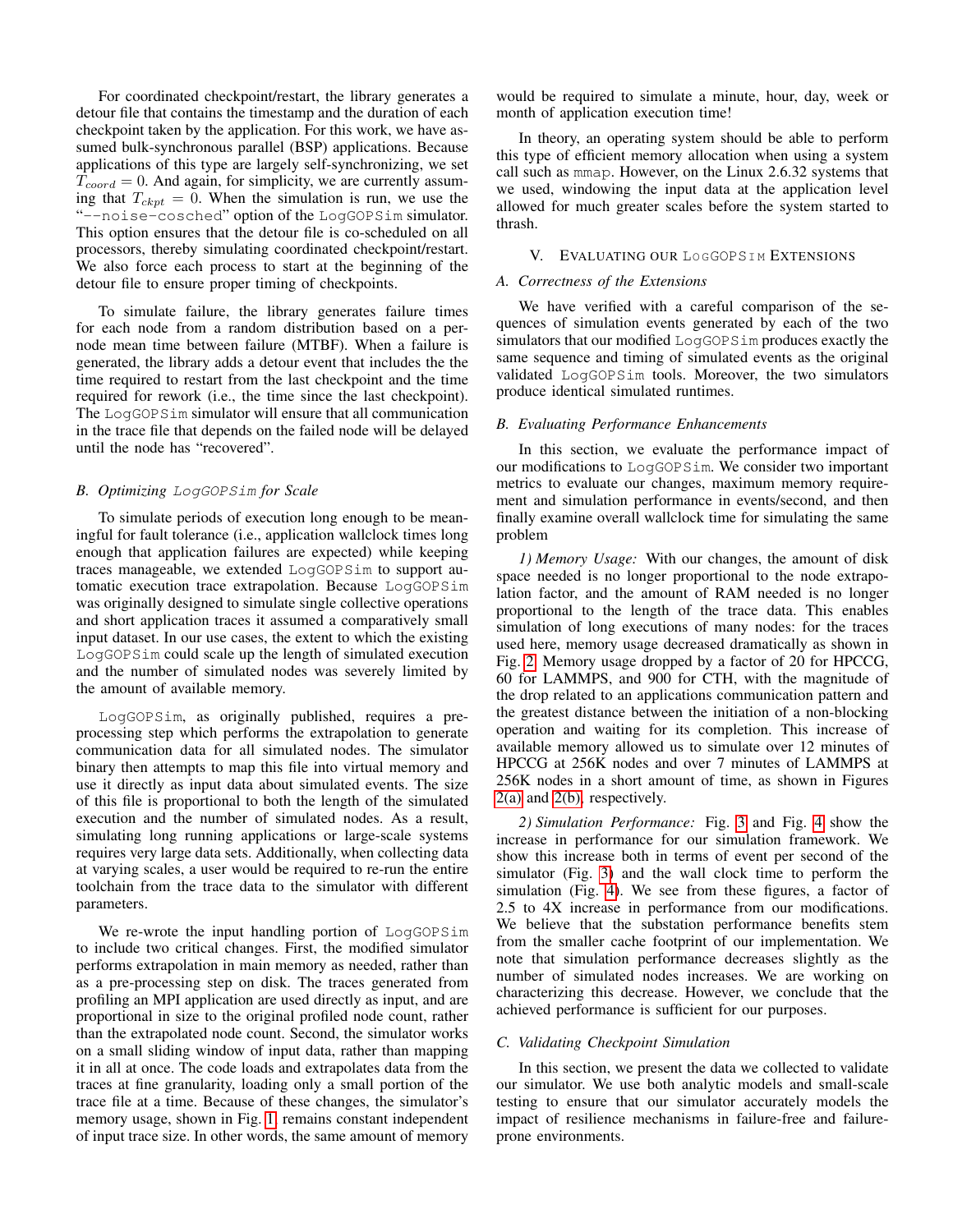

<span id="page-5-0"></span>Fig. 1. Comparison of the memory consumption required to simulate a system running one of three applications using the original LogGOPSim simulator and our modified version as a function of input trace length. Our windowing protocol decouples memory usage from trace length. As a result, with a fixed memory budget, our modifications allows us to simulate much longer periods of applcation execution than was possible with the original simulator.

<span id="page-5-2"></span>

<span id="page-5-1"></span>Fig. 2. Comparison of the memory consumption required to simulate a system running one of three applications using the original LogGOPSim simulator and our modified version. With a fixed memory budget, our modifications allows us to simulate systems that are significantly larger than could be simulated with the original simulator. The memory consumption decrease varies by communication pattern and varies from 20X for HPCCG to 900X for CTH.

*1) Failure-Free Analytic Model of Coordinated Checkpointing:* We begin with a simple analytic model for coordinated <span id="page-5-3"></span>checkpointing. Equation [1](#page-6-2) models application performance in terms of its wall clock time-to-solution,  $T_w$ , in a failure-free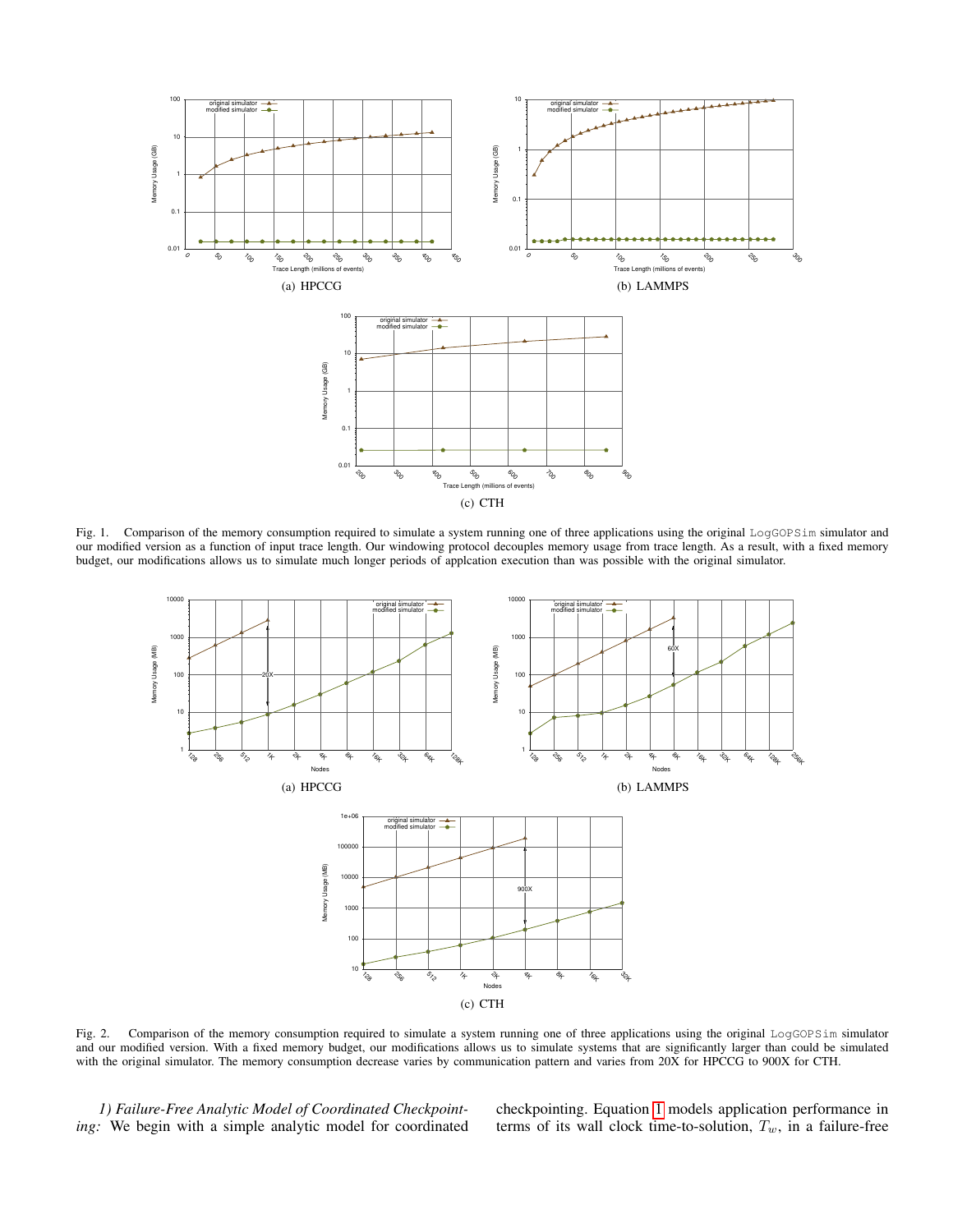

<span id="page-6-0"></span>Fig. 3. Comparison of simulator performance, measured in events/second, when simulating a system running one of three applications using the original LogGOPSim simulator and using our improved version. Due to the memory requirements of the original simulator, we were unable to obtain results for simulations of large-scale systems using the original simulator. The simulation performance increase varies by application communication pattern and varies from 2.5X for LAMMPS and CTH to 4X for HPCCG.



<span id="page-6-1"></span>Fig. 4. Comparison of simulator runtime, measured in seconds (lower is better), for the original LogGOPSim simulating systems running three different applications using simulator and using our improved version. Due to the memory requirements of the original simulator, we were unable to obtain results for simulations using the original simulator for large-scale systems. Similar to Fig. [3,](#page-6-0) the simulation wallclock speedup varies by application; from 2.5X for LAMMPS and CTH to 4X for HPCCG.

environment.

<span id="page-6-2"></span>
$$
T_w = T_s + \frac{T_s}{\tau} \times \delta \tag{1}
$$

where  $T_w$  is the wall clock time,  $T_s$  is the solve time of the application without any resilience mechanism,  $\tau$  is the checkpoint interval [\[2\]](#page-8-1), and  $\delta$  is the checkpoint commit time (time to write one checkpoint). For coordinated checkpointing to shared stable storage, we can express the checkpoint commit time as:

$$
\delta = \frac{N * ||c_{avg}||}{\beta} \tag{2}
$$

where N is the number of nodes,  $||c_{avg}||$  is the average checkpoint size per node, and  $\beta$  is the aggregate write bandwidth to stable storage.

In Figures  $5(a)$  and  $5(b)$ , we compare the output of this model to the output of our simulator. The times-to-solution for CTH predicted by the simulator are very accurate, about 3% greater than the model's predictions. More importantly, the simulator closely matches scaling trends predicted by the model. Moreover, the simulated times-to-solution for LAMMPS are within 1% of the analytic model. On the whole, these data suggest that the simulator is accurately modeling how the impact of resilience mechanisms scales with system size.

*2) Small-scale testing:* To further validate our simulator, we compared it against the results of small-scale tests on real hardware. The simulator provides us with fine-grained control over the checkpoint interval and duration. To mimic this degree of control on real hardware, we constructed an MPI

profiling library, libchkpt. This library, based on the the libhashckpt incremental checkpointing library [\[14\]](#page-9-16), also has the ability to take both full coordinated and uncoordinated checkpointing techniques, in additional to its incremental coordinated techniques. The full coordinated checkpointing functionality ensures all checkpoints are taken simultaneously on each node, while the uncoordinated approach takes checkpoints independently. While taking checkpoints, the CPU is taken from the application until the checkpoint commit time has completed.

For our purposes here, we focus on validating the failurefree case. Fig. [6](#page-7-3) and Fig. [7](#page-8-7) show the results of this validation. These figures compare the total wall clock time simulated by LogGOPSim and measured with libchkpt running on our test platform. For reference, each figure also includes the total wall clock time in the absence of any failures. Note the performance of CTH in Fig. [6](#page-7-3) exhibits a distinct sawtooth pattern. This pattern is an artifact of how CTH scales the computation as nodes counts increase. The simulator accurately predicts this complex sawtooth pattern. We also see in this figure the simulators error in prediction. We also note that the predictive performance of the simulator is less accurate for CTH in comparison to LAMMPS, with the error in time to solution bounded by 20%. This is due to the simulator not accounting for OS noise on the node and limitations of the network model used. In our testing, OS interference is not being generated to simplify analysis, though the simulator allows for such accounting. This OS interfere has been shown to greatly influence impact CTH performance [\[21\]](#page-9-8). Also, though the LogGOPSim simulator is capable of sophisticated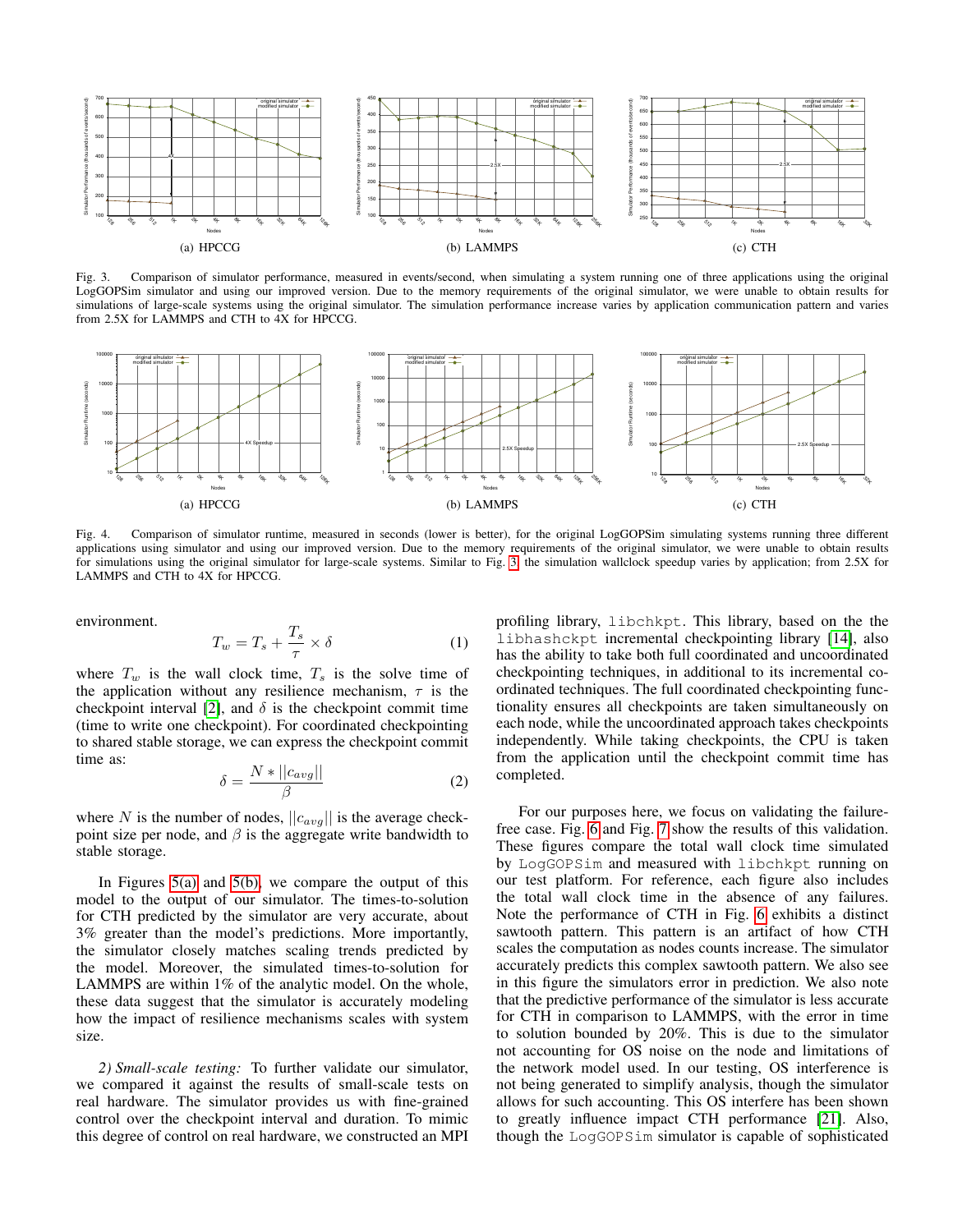<span id="page-7-1"></span>

Fig. 5. Validation of the simulator against the simple analytic model described in Equation [1](#page-6-2) for coordinated checkpointing to stable storage in a failure-free environment for CTH and LAMMPS. The model and the simulator use identical values for the  $T_s$  (for each application),  $\tau$ , and  $\delta$ . The simulation error is less than 3% for CTH and less than 1% for LAMMPS across the tested node count range.

<span id="page-7-2"></span>

<span id="page-7-3"></span>Fig. 6. Performance of LogGOPSim simulation against a coordinated and uncoordinated checkpointing library for CTH. The simulator and libchkpt use identical values for  $T_w$  (failure free performance),  $\tau$  (checkpoint interval), and  $\delta$  (checkpoint commit time). The simulation error in this figure is less than 20%, with this differences attributed to platform features not being simulated. For example, interference from the OS is not being generated in this case to simplify analysis. This OS interfere has been shown to greatly influence impact CTH performance [\[21\]](#page-9-8).

network models, in this work we use a simple network model which does not account for network contention. As CTH does a fair amount of bulk data transfer, network contention can be an issue.

Overall, these figures show that LogGOPSim closely tracks the results measured with libchkpt. For all the configurations that we examined, the absolute wall clock time simulated by LogGOPSim is within 20% of the measured values. More importantly, LogGOPSim closely mimics the trends we observe with libchkpt even as performance deviates from performance on actual hardware.

#### VI. RELATED WORK

<span id="page-7-0"></span>Although fault tolerance for HPC has been a very active area of research, few tools exist that allow us to project behavior beyond small-scale systems. As we discussed above, simulating fault tolerance techniques requires an appropriate level of detail about the communication of the target application. Without an accurate representation of application communication, we cannot accurately simulate some fault tolerance techniques (e.g., asynchronous checkpointing). Too much detail unnecessarily reduces simulator performance. The application simulators for fault tolerance that do exist tend to fall to either extreme; either they are not communicationaccurate or they simulate communication in much greater

detail than believed necessary.

In [\[32\]](#page-9-19), Riesen et al. present a simulator that can model the impact of node failure on application performance in the context of traditional coordinated checkpoint/restart. This simulator can also account for process replication. Tikotekar et al. take a similar approach in [\[36\]](#page-9-23). They present a simulator that models coordinated checkpointing and can also simulate fault prediction and process migration. While these tools have been shown to be effective for their stated purposes, they are not communication-accurate. As a result, they are unable to account for fault tolerance techniques whose performance may be influenced by communication patterns.

At the other extreme is xSim [\[37\]](#page-9-24). xSim builds on the MPI profiling interface and interposes itself between the application and the MPI library. As a result, the simulator is able to run unmodified HPC applications. Scaling is achieved by oversubscribing the nodes of the system used for validation. While this provides us with a tremendous amount of detail about the performance of the application, it imposes a significant cost. Due to limits on the degree of oversubscription, largescale systems are required to simulate systems that approach extreme-scale. Moreover, as the size of the simulated system grows and the degree of oversubscription therefore increases, the time required to simulate the system grows dramatically. Lastly, this oversubscription could place significant limits on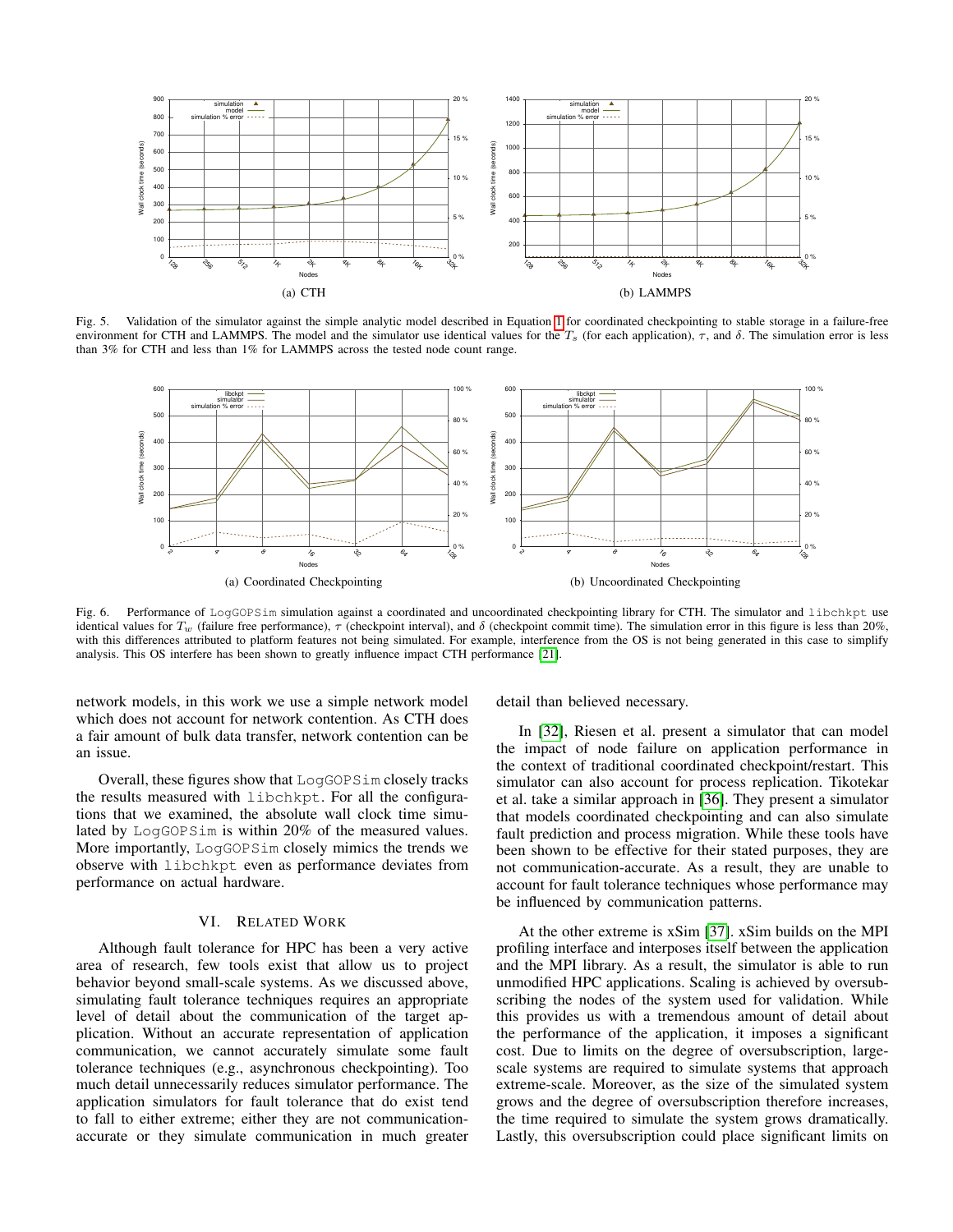

<span id="page-8-7"></span>Fig. 7. Performance of LogGOPSim simulation against an coordinated and uncoordinated checkpointing library for LAMMPS. The simulator and libchkpt use identical values for  $T_w$  (failure free performance),  $\tau$  (checkpoint interval), and  $\delta$  (checkpoint commit time). The simulation error in this figure is shown to be less than 5% in the range tested.

the size of the problem that can be solved as the memory for each simulated node must exist in the memory of one physical node. In contrast, our approach allows us to simulate fault tolerance mechanisms for systems comprised of tens or hundreds of thousands of nodes on very modest hardware (e.g., a single node). In some cases, this simulation completes in less time than it would take to run the application itself, but with the less detail of the computation.

Boteanu et al. present a fault tolerance extension to an existing simulator in [\[38\]](#page-9-25). However, they target a datacenter environment where each job is a discrete unit that is assigned to a single processing element. As a result, their simulator does not map well to HPC workloads.

Finally, SST/macro [\[39\]](#page-9-26), [\[40\]](#page-9-27) is a coarse-grained, lightweight simulator designed to simulate the performance of existing and future large-scale systems. By collecting traces of application execution, SST/macro is able to simulate the application's computation and computation patterns at scales and on hardware that does not yet exist. However, SST/macro does not currently account for the impact of CPU detours (OS jitter). As a result, because the foundation of our approach is based on the observation that resilience can be modeled as CPU detours, we concluded that SST/macro was not a suitable starting point for our investigation.

## VII. CONCLUSION & FUTURE WORK

<span id="page-8-6"></span>We presented in this work, a new and promising approach to simulation at scale of fault-tolerance mechanisms based on the checkpoint/restart model. We identified a set of platform, application, and resilience characteristics required for accurate and efficient simulation; described a prototype framework based on extensions to a validated and freelyavailable application simulator implementing the LogP model; shown how resilience processing overheads can be effectively modeled as CPU detours; and demonstrated empirically that our approach accurately predicts, with an error of less than 3%, the impact of resilience mechanisms. Our modifications to the LogGOPSim simulator greatly decreased its memory consumption by a factor of 100 or greater and runtime by a factor of 4. This performance increase allows us to evaluate potential resilience solutions at meaningful application and temporal scales, while also enabling the modeling of future interconnection and storage technologies.

The design space for evaluating resilience methods in largescale HPC applications is young and still evolving. While our simulation framework has expanded that space in new and useful ways, several areas for future work remain. Among these, we intend to extend the framework to provide failure injection for large-scale simulation. Additional failure types should also be modeled, e.g. corruption of application memory or network traffic. We understand that this may mean reevaluating the granularity of our simulation to ensure proper and effective simulation. We are also investigating mechanisms to integrate both coarse- and fine-grained simulation for failures. This will allow us to use coarse-grained simulation in areas where failures do not occur, and fine-grained simulation when failures or other interesting events do occur. We also plan to address support for additional resilience mechanisms such as hierarchical checkpointing, replication-based approaches, process migration and cloning, as well as integration with ongoing standards efforts like the current fault tolerance proposal put forth in the MPI forum [\[41\]](#page-9-28). Finally, we plan to further investigate performance limitations of our current simulation framework, including analyzing the benefit of parallelizing the simulator.

#### **REFERENCES**

- <span id="page-8-0"></span>[1] K. B. et al, "Exascale computing study: Technology challenges in achieving exascale systems," [http://www.science.energy.gov/ascr/](http://www.science.energy.gov/ascr/Research/CS/DARPA exascale - hardware (2008).pdf) [Research/CS/DARPAexascale-hardware\(2008\).pdf,](http://www.science.energy.gov/ascr/Research/CS/DARPA exascale - hardware (2008).pdf) Sep. 2008.
- <span id="page-8-1"></span>[2] J. T. Daly, "A higher order estimate of the optimum checkpoint interval for restart dumps," *Future Gener. Comput. Syst.*, vol. 22, no. 3, pp. 303–312, 2006.
- <span id="page-8-2"></span>[3] M.-S. Bouguerra, T. Gautier, D. Trystram, and J.-M. Vincent, "A flexible checkpoint/restart model in distributed systems," in *Parallel Processing and Applied Mathematics*. Springer, 2010, pp. 206–215.
- <span id="page-8-3"></span>[4] A. Guermouche, T. Ropars, E. Brunet, M. Snir, and F. Cappello, "Uncoordinated checkpointing without domino effect for send-deterministic MPI applications," in *International Parallel Distributed Processing Symposium (IPDPS)*, may 2011, pp. 989–1000.
- <span id="page-8-4"></span>[5] L. Alvisi, E. Elnozahy, S. Rao, S. Husain, and A. de Mel, "An analysis of communication induced checkpointing," in *Fault-Tolerant Computing, 1999. Digest of Papers. Twenty-Ninth Annual International Symposium on*, 1999, pp. 242–249.
- <span id="page-8-5"></span>[6] S. Monnet, C. Morin, and R. Badrinath, "A hierarchical checkpointing protocol for parallel applications in cluster federations," in *Parallel and Distributed Processing Symposium, 2004. Proceedings. 18th International*. IEEE, 2004, p. 211.